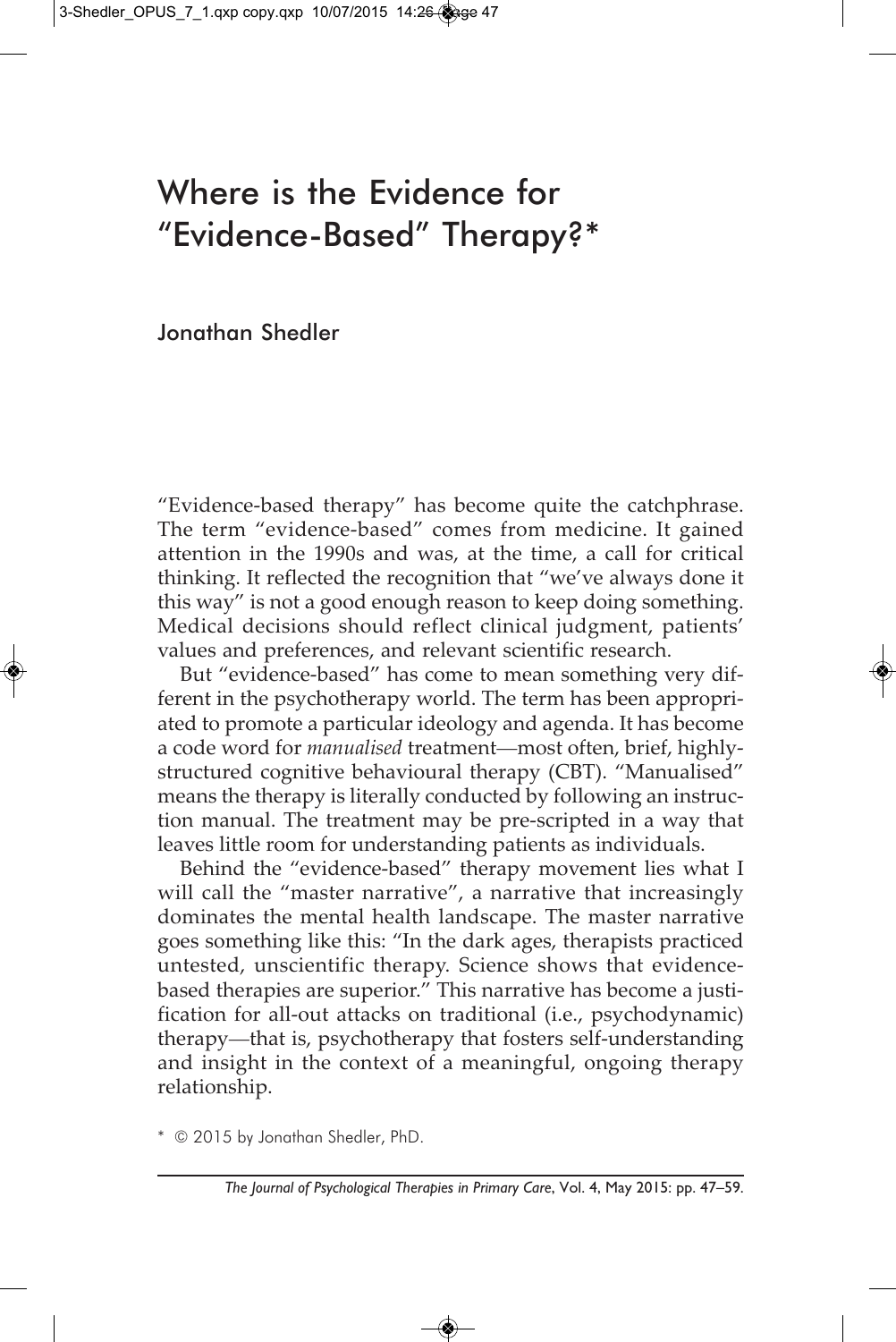Here is a small taste of what proponents of "evidence-based" therapy have been saying in public: "The empirically supportive psychotherapies are still not widely practiced. As a result, many patients *do not have access to adequate treatment*" (Hollon et al., 2002; emphasis added). Notice the linguistic sleight-of-hand: If it is not an "evidence-based" (i.e., manualised) treatment, it is inadequate. Walter Mischel of Columbia University wrote, "The disconnect between what clinicians do and what science has discovered is an *unconscionable embarrassment*" (Mischel, 2008; emphasis added).

When this master narrative gets into the media, things get worse. The venerable *Washington Post* ran an article titled, "Is your therapist a little behind the times?"(Baker et al., 2009). It likened traditional (read, psychodynamic) therapy to pre-scientific medicine when "healers commonly used ineffective and often injurious practices such as blistering, purging and bleeding". *Newsweek* sounded a similar note in an article titled, "Ignoring the evidence: why do psychologists reject science?" (Begley, 2009).

Notice how a form of McCarthyism enters the picture. Because proponents of brief, manualised therapies have appropriated the term "evidence-based" for their own use, it becomes difficult to have an intelligent conversation about what constitutes good therapy—to question claims for "evidence-based" therapy is to risk the accusation of being "anti-science".

You may be thinking that in light of the strong claims for "evidence-based" therapies—and the denigration of psychodynamic or insight-oriented therapies—there must be amazingly strong scientific evidence for their benefits. There is not. There is a yawning chasm between what we are told research shows and what research actually shows.

What empirical research really shows is that "evidencebased" therapies are *ineffective* for most people most of the time. In Part I, I discuss what empirical research really shows. In Part 2, I take a closer look at some troubling practices in "evidencebased" therapy research.

## Part I: what research really shows

Research shows that "evidence-based" therapies are *weak* treatments. Their benefits are trivial. Most patients do not get well. Even the trivial benefits do not last.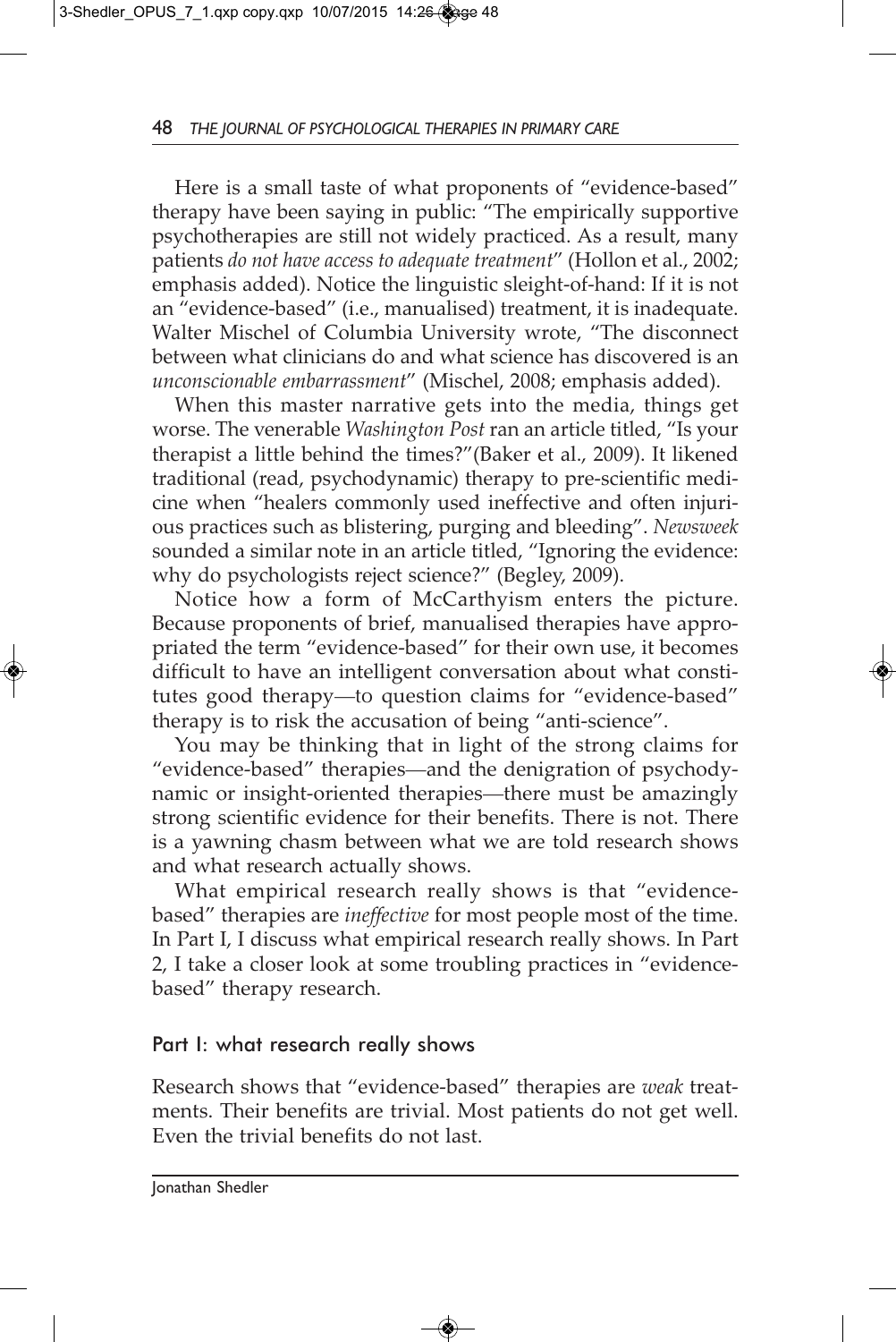This may be very different from what you have heard elsewhere. You may be thinking, who is this guy? And why should I believe him? I will revisit this question at the conclusion. I am not asking you to believe me. That is why I will be referencing primary sources.

The gold standard of evidence in "evidence-based" therapy research is the randomised controlled trial. Patients with a certain diagnosis are randomly assigned to either a treatment or control group, and the study compares the two groups.

The mother of all randomised controlled trials for psychotherapy is the National Institute of Mental Health (NIMH) Treatment of Depression Collaborative Research Program. It was the first really large multi-site research project investigating what are now called "evidence-based" therapies. The study included three active treatments: manualised CBT, manualised interpersonal therapy (IPT), and antidepressant medication. The control group got a placebo pill and clinical management, but not psychotherapy. The study was initiated in the mid-1970s and the first major publications started coming out around 1990.

For the past twenty-five years, we have been told that this study showed that CBT, IPT, and antidepressant medication are "empirically validated" treatments for depression. We have been told that these treatments were scientifically proven to be powerful and effective. I will focus on CBT because that is what gets the most attention and, of course, it is the theme of this conference.

The claims for the benefits of CBT were based on the finding that CBT was "statistically significantly" more effective than the placebo control group. "Statistically significant" does not mean what most people think. Set aside preconceptions about the word *significant* and consider, instead, the actual difference in the NIMH study between the CBT group and the control group that got the sugar pill.

The primary outcome measure in the NIMH study was the 54 point Hamilton Depression Rating Scale. The difference between the CBT treatment group and the control group was 1.2 points.

The 1.2 point difference is trivial and clinically meaningless. It does not pass the "So what?" test. It does not pass the "Does it matter?" test. It does not pass the "Why should anyone care?" test.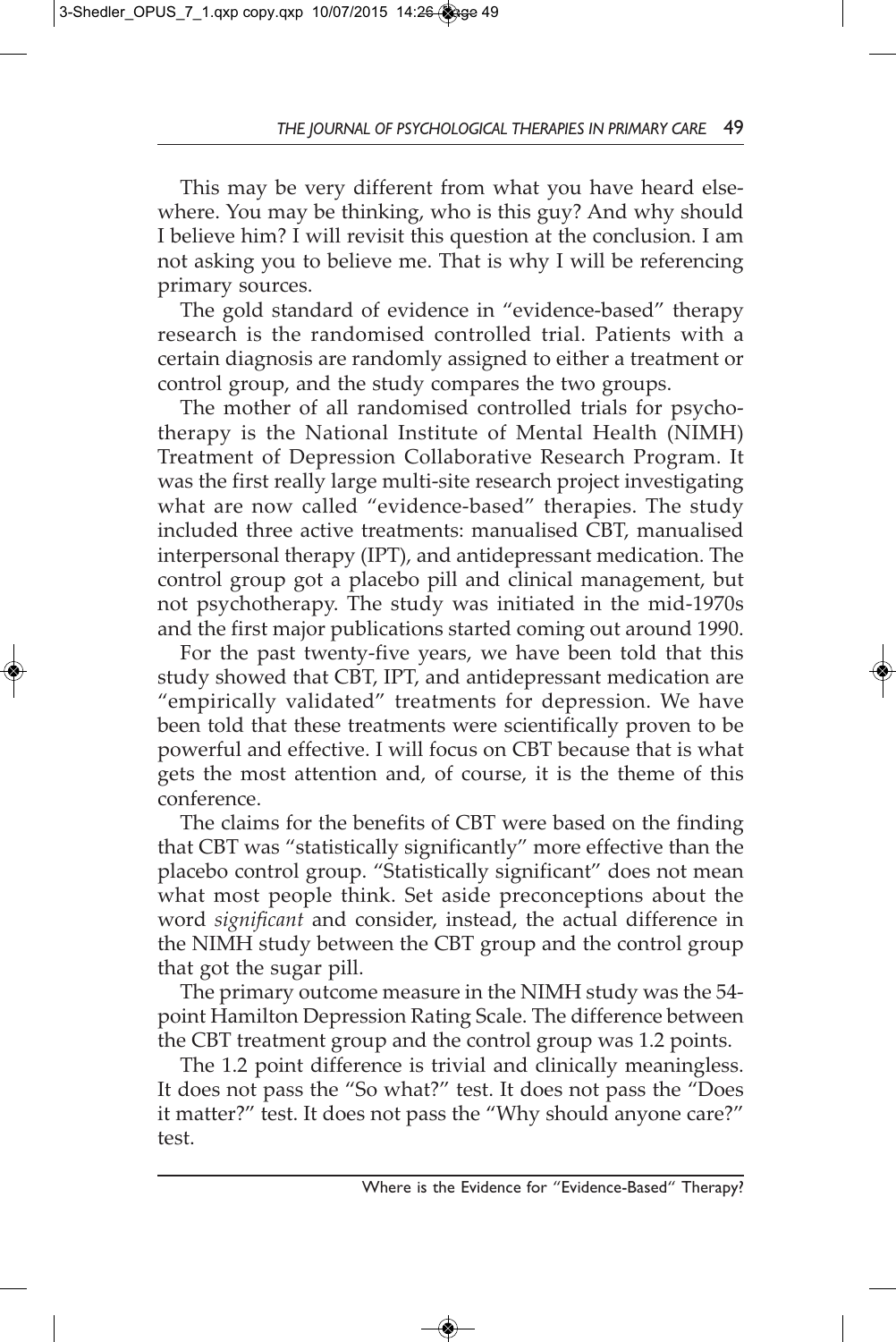How can there be such a mismatch between what we have been told versus what the study actually found? You may be wondering whether the original researchers did not present the data clearly. That is not the case. The first major research report from the NIMH study was published in 1989 in *Archives of General Psychiatry* (Elkin et al., 1989). The authors wrote: "There was limited evidence of the specific effectiveness of interpersonal psychotherapy and *none for cognitive behaviour therapy*" (emphasis added). That is what the original research report says.

In 1994, the principle investigator wrote a comprehensive review of what we had really learned from that study, titled "The NIMH Treatment of Depression Collaborative Research Program. Where we began and where we are" (Elkin, 1994).

Writing in careful academic language, the principle investigator stated: "What is most striking in the follow-up findings is the relatively small percentage of patients who remain in treatment, fully recover, and remain completely well throughout the 18 month follow-up period." The percentage was so small that it "raises questions about whether the potency of the short-term treatments for depression has been oversold" (Elkin, 1994, p. 131).

What was that percentage, actually? It turns out that only 24% of the patients in the study got well and stayed well. Another way of saying that is that about 75%—the overwhelming majority—did *not* get well. How can this be? We have been told the opposite for the last twenty-five years. We have been told that manualised CBT is powerful and effective.

We can now revisit the term *significant*. In the English language, the word *significant* is a synonym for important or meaningful. But that is not what the term means in statistics. In statistics, it is a technical term of art. It means that a research finding probably did not occur by chance. In the NIMH study, there was a 1.2 point difference between the CBT group and the control group. That is clinically meaningless—nobody would dispute that. But the difference was "statistically significant", meaning it probably did not occur by chance.

There are few other fields where people talk about "significance" instead of talking about actual benefits. When a researcher emphasises "statistical significance", something is being hidden. If there is a meaningful treatment benefit, one talks about that, not "significance". If we have a drug that is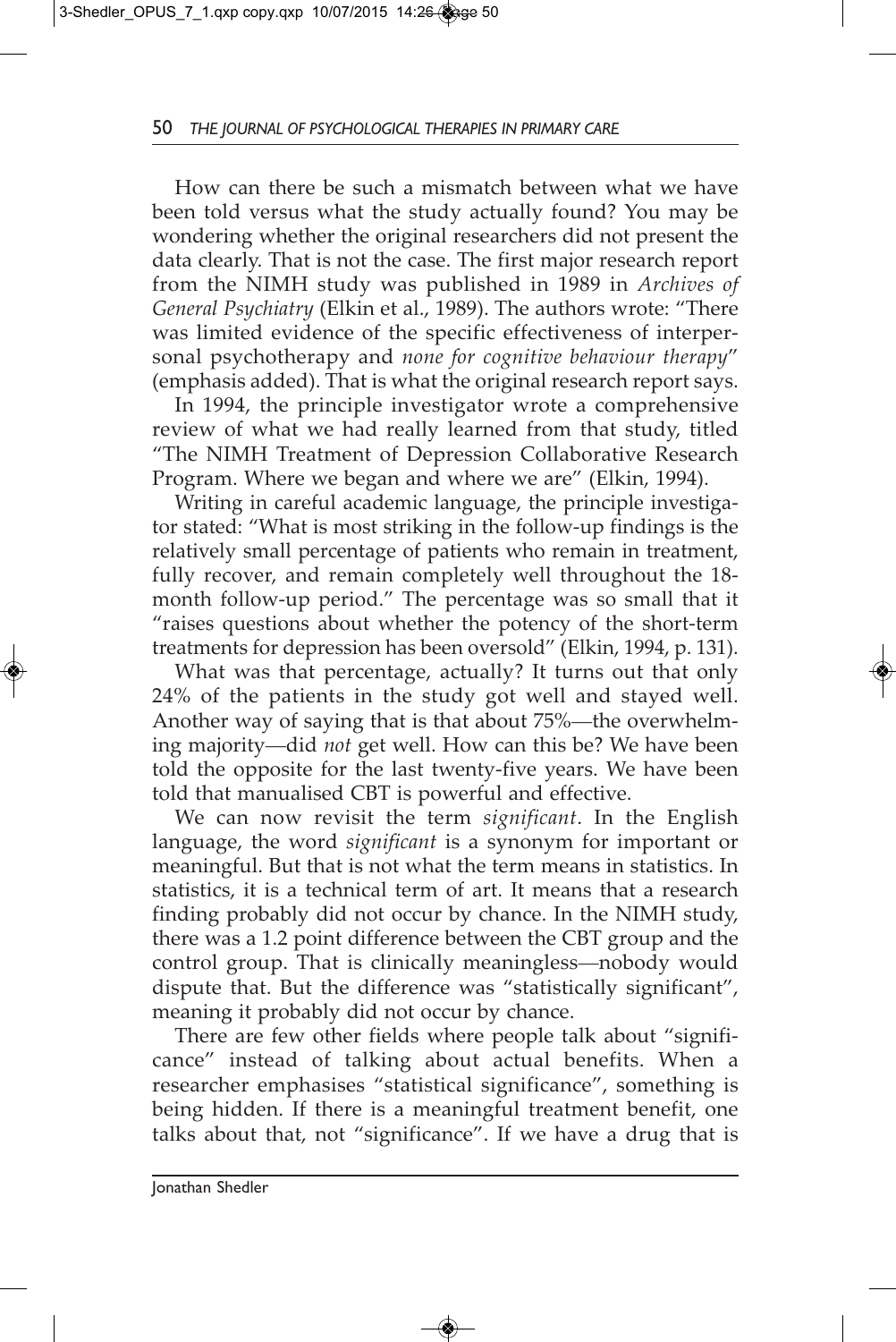effective in lowering blood pressure, we say the drug decreased blood pressure by so much. If we had an effective weight loss programme, we would say the average person in the programme lost twenty-five pounds, or thirty pounds, or whatever. If we had a drug that lowered cholesterol, we would talk about how much it lowered cholesterol.

We would not talk about "significant differences". When researchers emphasise "statistical significance", something is being hidden.

The NIMH findings were published more than twenty-five years ago. Surely, research findings for CBT must have improved over time. So let us jump ahead to the most recent state-of-the-art randomised controlled trial for depression (Driessen et al., 2013). This recent study included 341 depressed patients who were randomly assigned to sixteen sessions of manualised CBT or sixteen sessions of manualised psychodynamic therapy. This study was published in 2013 in the *American Journal of Psychiatry*.

The authors wrote, "One notable finding was that only 22.7% of the patients achieved remission" (Dreissen et al., 2013, p. 1047). They continued, "Our findings indicate that a substantial proportion of patients . . . require more than time-limited therapy to achieve remission." In other words, about 75% of patients did not get well. It is essentially the same finding reported in the NIMH study a quarter of a century ago.

The appropriate conclusion to be drawn from both of these major studies is that brief, manualised treatments are *ineffective* for most depressed patients most of the time.

So I have reviewed the earliest major study and the most recent. What about all the research in between? The results are largely the same. The research is summarised in a review paper by lead author Drew Westen (Westen et al., 2004). The paper is a detailed, comprehensive literature review of manualised CBT for depression and anxiety disorders.

The researchers found that the average patient who received manualised CBT for depression remained clinically depressed after treatment (with an average Beck Depression Inventory score of eleven). What about other conditions besides depression? How about panic disorder? Panic may be the one condition for which brief, manualised CBT work *best*. But the average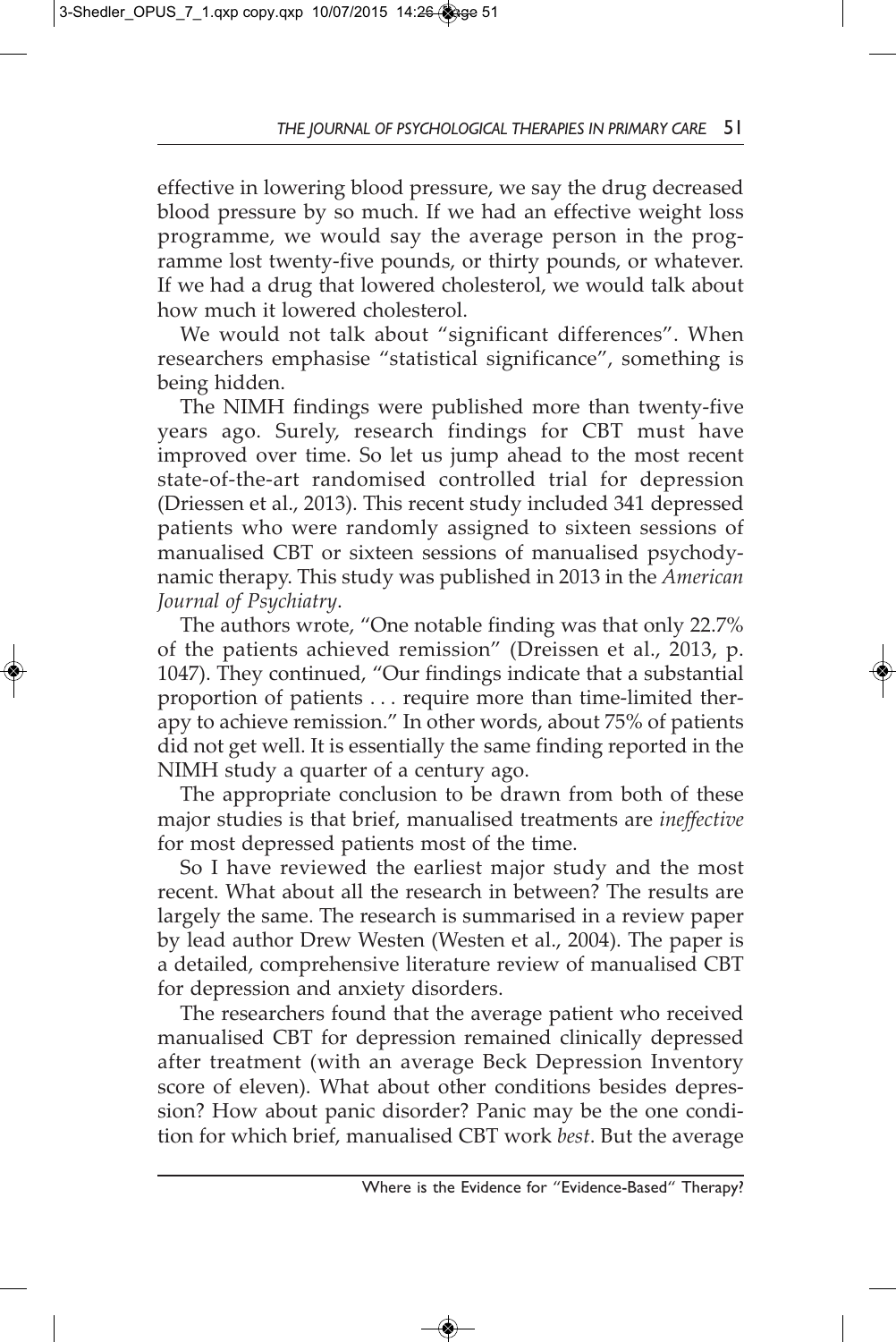patients who received "evidence-based" treatment for panic disorder still had panic attacks almost weekly, and still endorsed four of out of seven symptoms listed in the *Diagnostic and Statistical Manual of Mental Disorders* (*DSM-IV*). These patients were not getting well either.

Another finding was that the treatment benefits of manualised "evidence-based" therapies evaporated quickly. Treatment outcome is usually measured the day treatment ends. But when patients are followed over time, the benefits evaporate. The majority of patients who receive an "evidence-based" treatment—more than 50%—seek treatment again within six to twelve months for the same condition. And it would be a mistake to conclude that those who do not seek further treatment are well. Some may have gotten well. Others may have concluded that psychotherapy is unhelpful and given up on it.

## Part 2: a closer look at research practices

In this section, I will address some of the research practices behind claims for manualised, "evidence-based" therapies. I will address the following issues: First, most patients are never counted in the research studies. Second, the control groups are shams. Third, manualised, "evidence-based" therapy has *not* shown superiority to any other legitimate psychotherapy. Fourth, data are being suppressed.

#### *Most patients never get counted*

In the typical randomised controlled trial for "evidence-based" therapies, about two-thirds of the patients get excluded from the studies *a priori* (Westen et al., 2004). That is, they have the diagnosis and seek treatment, but because of the study's inclusion and exclusion criteria, they are excluded from participation. Typically, the patients that get excluded are those who meet *DSM* criteria for more than one diagnosis, or have some form of personality pathology, or are considered unstable in some way, or who may be suicidal. In other words, the two-thirds that get excluded are the patients we treat in real-world practice.

So two-thirds of the patients who seek treatment get excluded before the study begins. Of the one-third that do get included,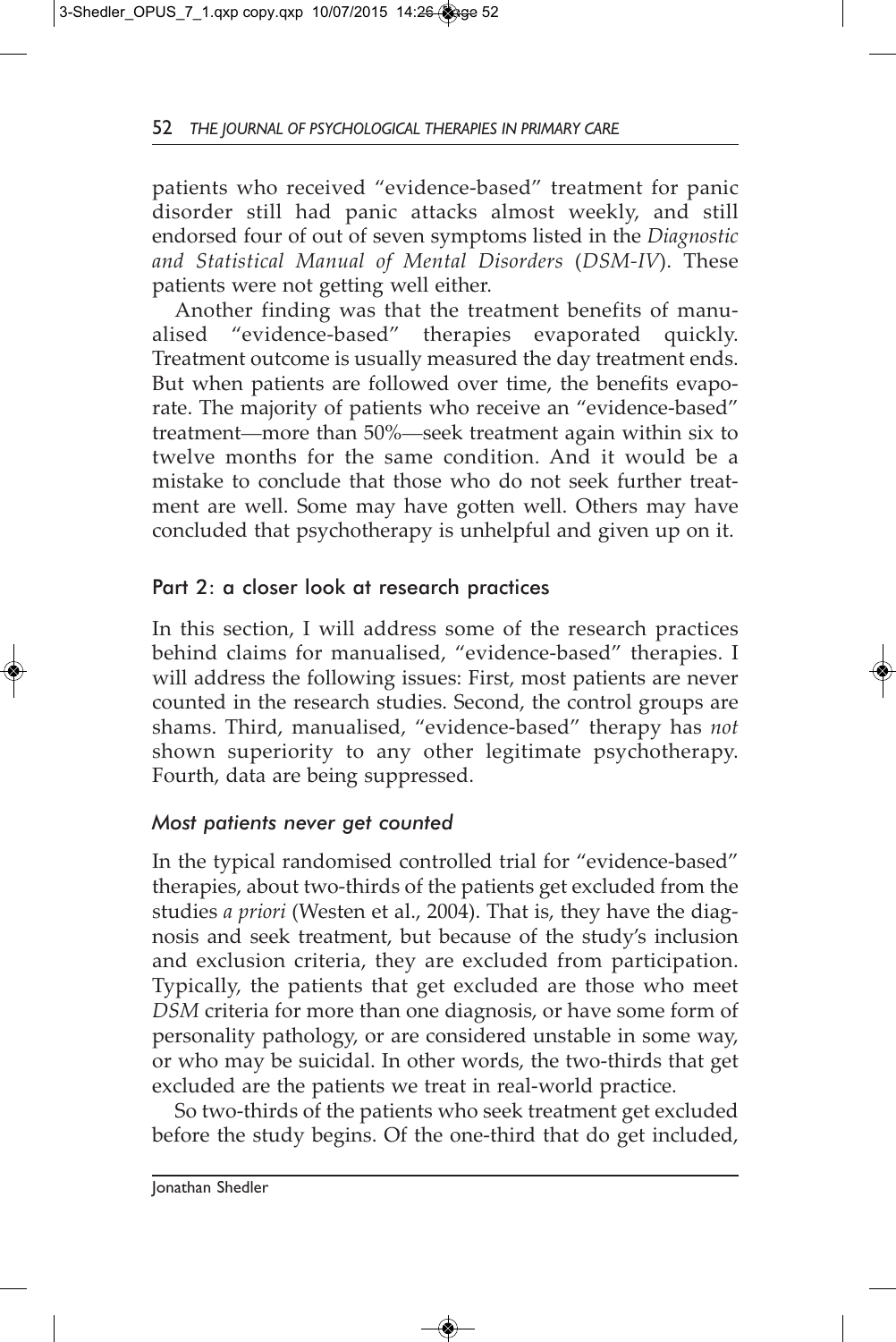about half show improvement. So we are now down to about 16% of the patients who initially sought treatment. But that is just patients who show "improvement". If we consider the percentage of patients that actually *get well*, we are down to about 11% of those who originally sought treatment. If we consider the percentage that get well and *stay* well, we are down to roughly 5%.

In other words: scientific research demonstrates that "evidence-based" treatments are effective and have lasting benefits for approximately 5% of the patients who initially present for treatment. Here is another way to look at it: an iceberg represents all patients who seek treatment for a given condition depression, generalised anxiety, whatever. The tip of the iceberg, above the water, represents the patients we hear about. All the rest—the huge part of the iceberg below the water—we do not hear about. They do not get counted. They are invisible.

## *Control groups are shams*

Second point: the control group is usually a sham. What do I mean? I mean that "evidence-based" therapies are almost never compared to legitimate alternative therapies. The control group is usually a foil invented by researchers who are committed to demonstrating the benefits of CBT. In other words, the control group is a pseudo-treatment designed to fail.

A state-of-the-art, NIMH-funded study of post-traumatic stress disorder (PTSD) provides a good example of what I mean by a sham control group (Gilboa-Schechtman et al., 2010). The study focused on "single incident" PTSD. The patients were previously healthy. They developed PTSD after experiencing a specific, identifiable trauma.

The study claims to compare psychodynamic therapy with a form of CBT called prolonged-exposure therapy. It claims to show that CBT is superior to psychodynamic therapy. This is what it says in the discussion section: "[CBT] was superior to [psychodynamic therapy] in decreasing symptoms of PTSD and depression, enhancing functioning . . . and increasing overall improvement" (Gilboa-Schechtman et al., 2010, p. 1040).

That is what was communicated to the media, the public, and policy makers. If you read the fine print and do a little homework, things look very different.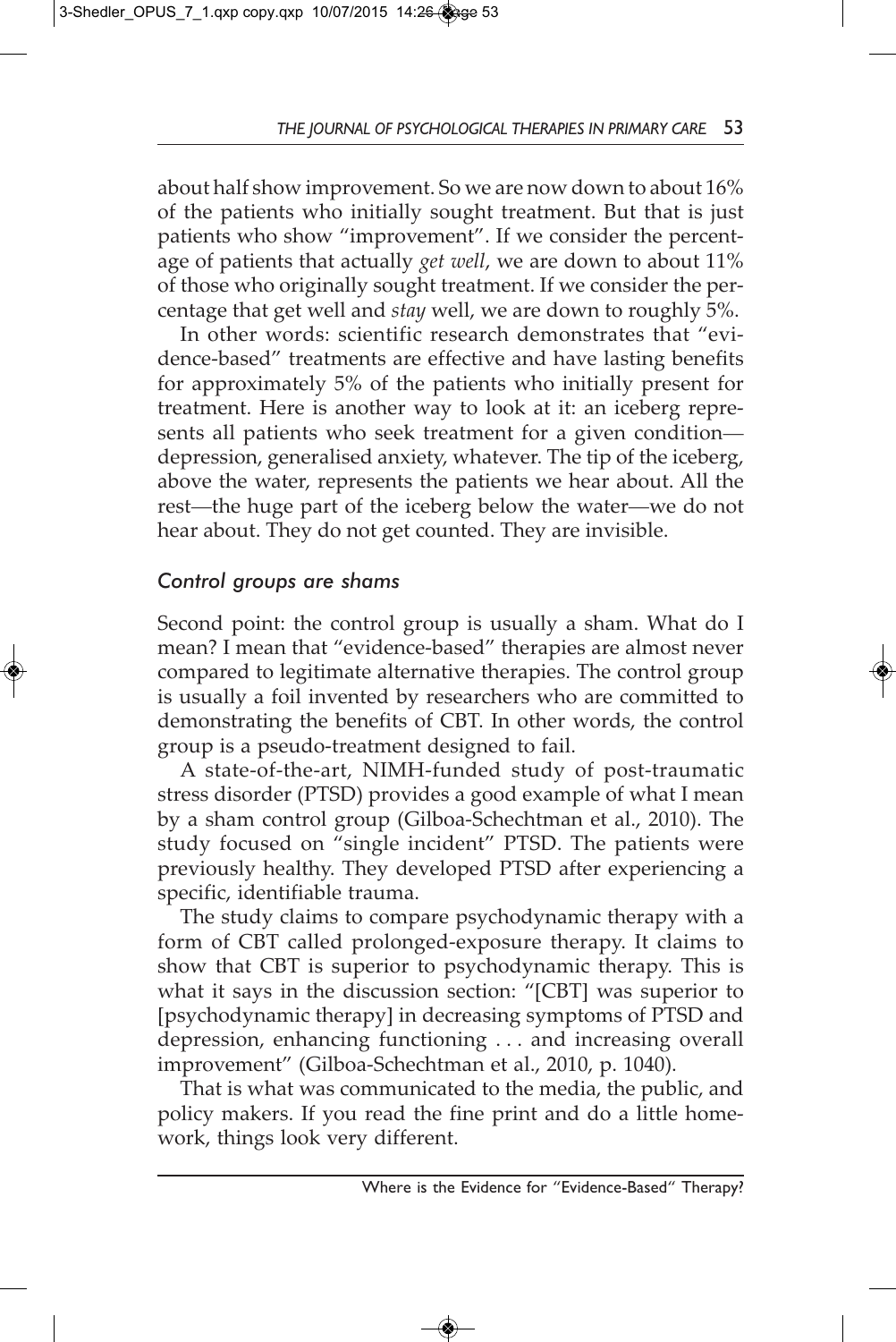Who were the therapists who provided the "psychodynamic" treatment in this study? Were they experienced, qualified, psychodynamic therapists? No. *It turns out they were graduate students*. They received exactly two days of training in psychodynamic therapy *from another graduate student*—a graduate student in a research laboratory committed to CBT. In contrast, the therapists who provided CBT were trained for five days by the developer of this form of therapy, world-famous clinician and researcher Edna Foa. That is not exactly a level playing field.

But that was the least of the problems with the study. The socalled psychodynamic therapists were also *forbidden to discuss the trauma that brought the patient to treatment*. Imagine that—you come to treatment for PTSD because you have experienced a traumatic event, and your therapist is forbidden from discussing it with you. When patients brought up the trauma, the therapists were instructed to change the topic.

If anyone practiced like that in the real world, it could be considered malpractice. In research, that is considered a control group, and a basis for claims that CBT is superior to psychodynamic therapy.

## *"Superiority" of evidence-based therapy is a myth*

In case you are thinking that the PTSD study is unusual perhaps cherry-picked to make a point—that is not so. There is a comprehensive review of the psychotherapy research literature that addresses this exact issue (Wampold et al., 2011). It focussed on randomised controlled trials for both anxiety and depression. The researchers examined studies that claimed to compare an "evidence-based" therapy with an alternative form of psychotherapy.

The researchers examined over 2,500 abstracts. After closer examination, they winnowed that down to 149 studies that looked like they might actually compare an "evidence-based" therapy to another legitimate form of therapy. But when they finished, there were only fourteen studies that compared "evidence-based" therapy to a control group that received anything approaching real psychotherapy.

Many of the studies claimed to use a control group that received "treatment as usual". But "treatment as usual" turned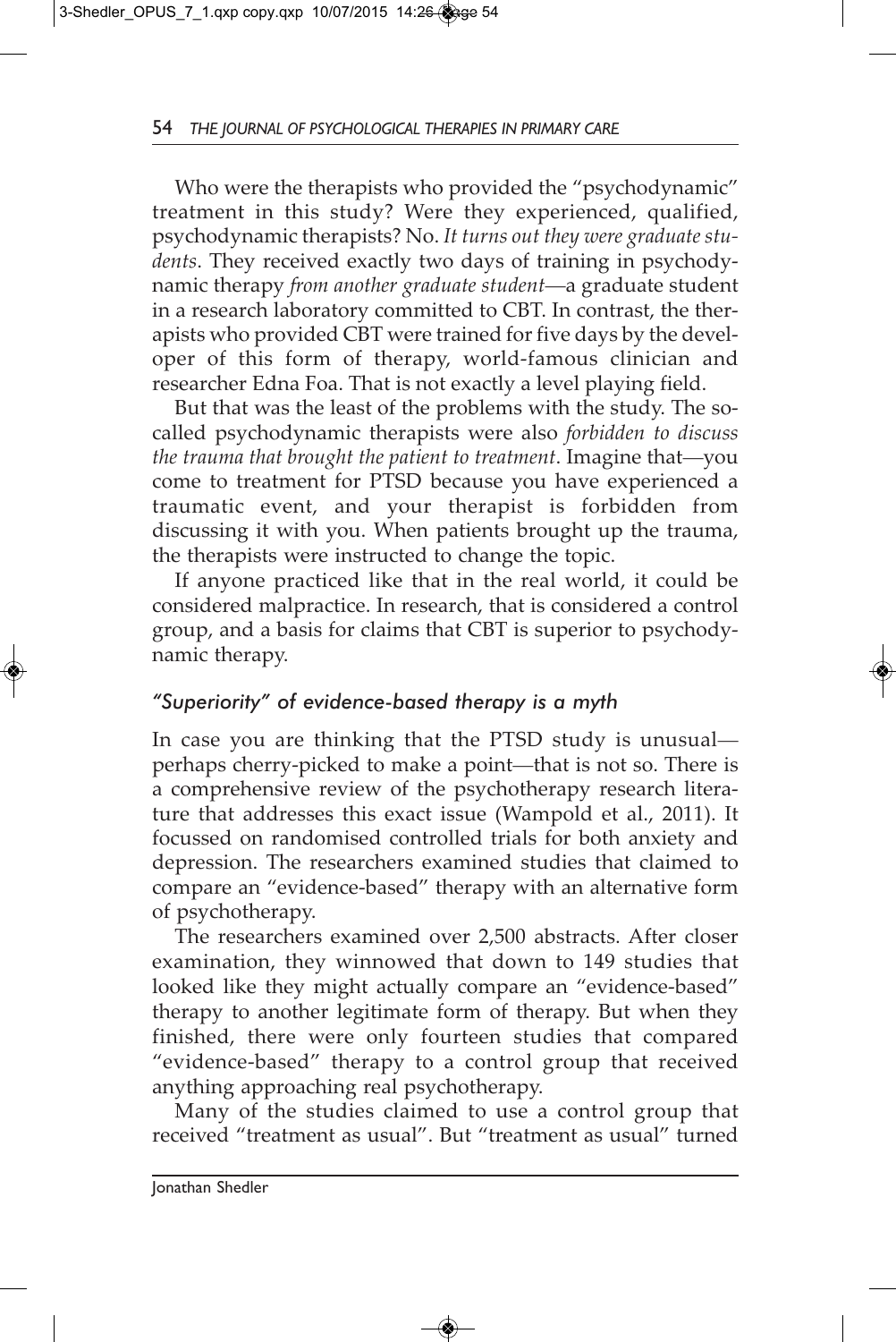out to be "predominantly 'treatments' that *did not include any psychotherapy*" (Wampold et al., 2011, p. 1310; emphasis added). I am not interpreting or paraphrasing. This is a direct quotation from the article. In other words, the so-called evidence-based treatments were not compared to other forms of psychotherapy; they were compared to *doing nothing*.

Alternatively, they were compared to control groups that received sham psychotherapy, where the therapists had their hands tied—as in the PTSD study I described above.

This literature review was published in a conservative scholarly journal, so the authors had to state their conclusions in careful academic language. They concluded: "Currently, there is insufficient evidence to suggest that transporting an evidence-based therapy to routine care that already involves psychotherapy will improve the quality of services" (Wampold et al., 2011, p. 1311).

In somewhat plainer English: "evidence-based" therapies have *not* shown greater effectiveness than any other legitimate psychotherapy. That is what the scientific literature actually shows. It is not just my opinion. It is also the formal scientific policy conclusion of the American Psychological Association (American Psychological Association, 2013).

## *Data are being suppressed*

"Publication bias" bias is a well-known phenomenon in research. Publication bias refers to the fact that studies with positive results—that show the outcome desired by the investigators—tend to get published. Studies that fail to show desired results tend not to get published.

For this reason, the published research literature can provide a biased or skewed picture of actual research findings. There is a name for this phenomenon, it is called the "file-drawer effect". For every published study with positive results, how many studies with negative results are hidden in file drawers? How can you prove there are file drawers stuffed with negative results? It turns out there is a way to do this. There are statistical methods to estimate how many unpublished studies have negative results that are hidden from view.

A team of researchers tackled this question for research on CBT for depression (Cuijpers et al., 2010). They found that the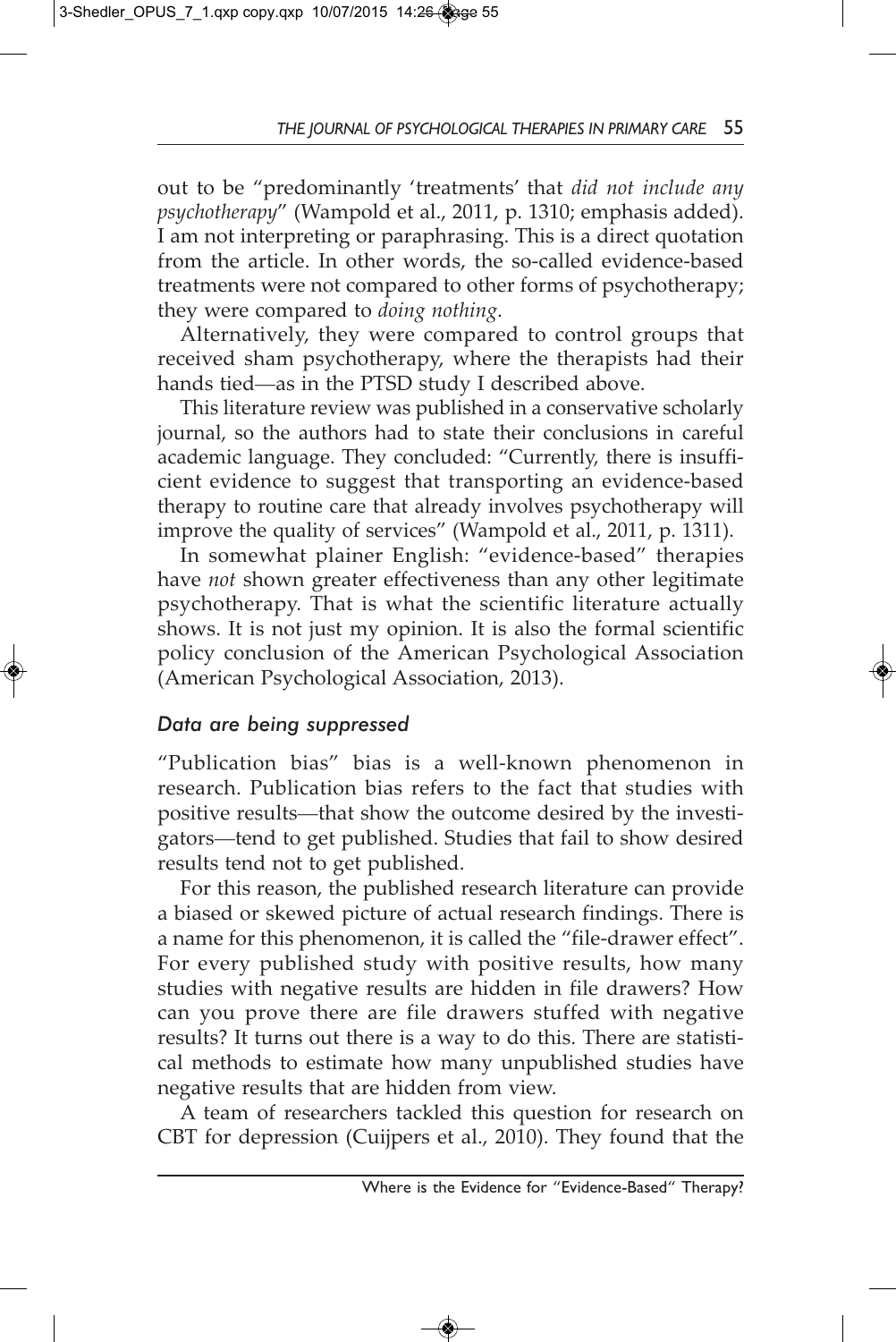published benefits of CBT are exaggerated by 75% due to publication bias. In other words, the actual benefit a patient is likely to receive is only about a quarter of what the research literature would lead you to believe.

How do you find out something like this? How can you know what is hidden in file drawers? You know by examining what is called a funnel plot. It sounds complicated, but it is actually a simple idea. Suppose you are doing a survey—"*Are people in the UK for or against some policy?*"—and you have a very small sample of only three people. The results can be all over the place. Depending on the three people you happen to draw for your sample, it may look like 100% are in favour or 100% are against. So when you have small sample sizes, you get quite a scatter, quite a range, of results. As sample sizes get larger, the findings stabilise and converge.

If you graph the findings—in this case, the relationship between sample size and treatment benefit—you get a plot that looks like a funnel (Figure 1, left graph). Studies with smaller sample sizes show more variability in results, and studies with larger sample sizes tend to converge on more similar values. That is what it should look like if data are not being hidden.

In fact, what it looks like is something like the graph on the right (Figure 1, right graph). The data points that are supposed to be in the lower left area of the graph are missing.



Figure 1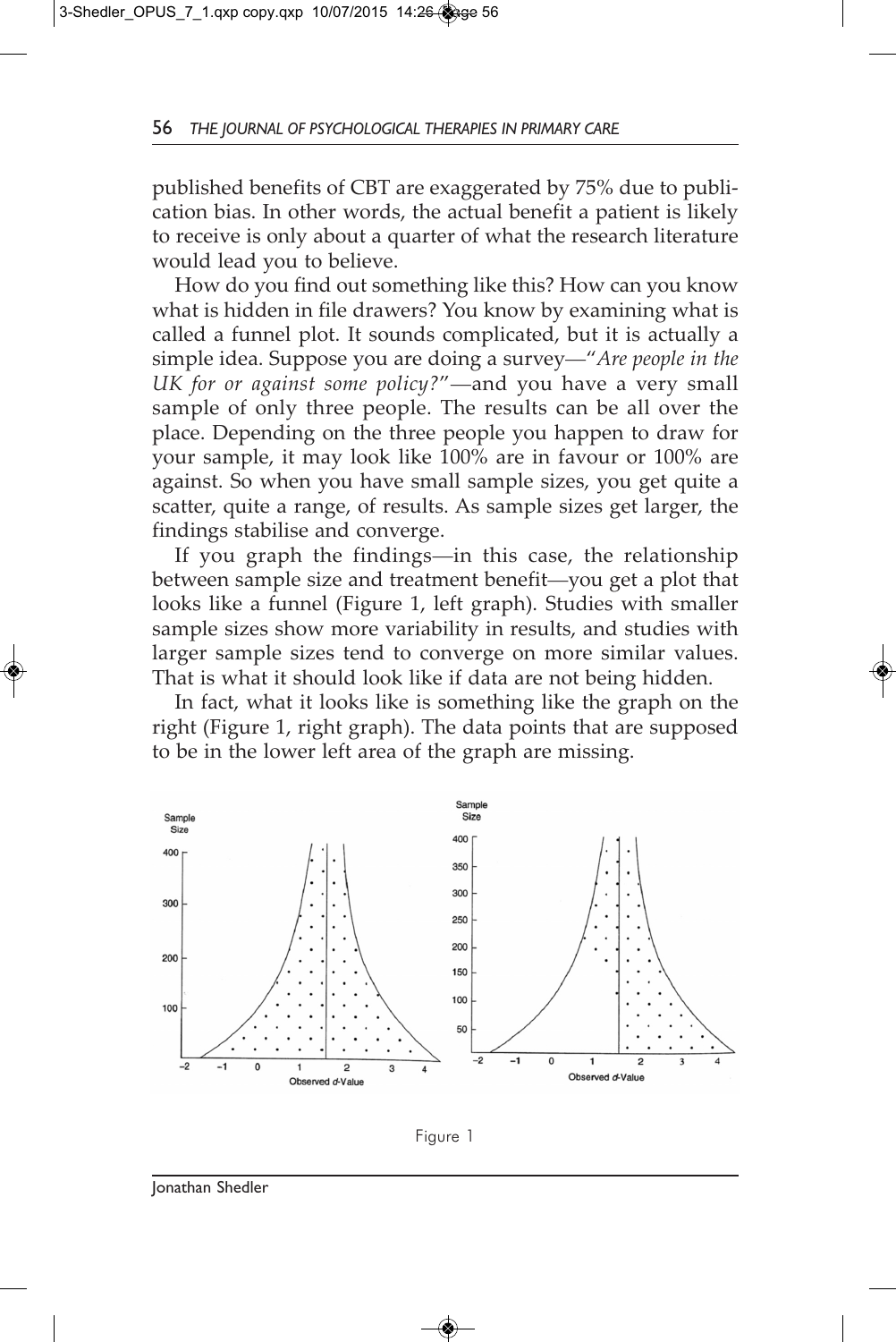

## What Is Evidence-Based Medicine?

Figure 2

## *What "evidence-based" is supposed to mean*

What is "evidence-based" really supposed to mean? I noted earlier that the term originated in medicine. Evidence-based medicine (EBM) was supposed to represent the convergence or intersection of 1) relevant scientific evidence, 2) patients' values and preferences, and 3) the experience and clinical judgment of the practitioner (Figure 2).

What has happened to these ideas in the field of psychotherapy? "Relevant scientific evidence" no longer matters, because proponents of so-called evidence-based therapies ignore evidence for therapy that is not pre-scripted, manualised therapy. In 2010, I published an article in *American Psychologist* titled, "The efficacy of psychodynamic psychotherapy" (Shedler, 2010). The article demonstrated that the benefits of psychodynamic therapy are at least as large as those of so-called evidence-based therapy—and moreover, the benefits of psychodynamic therapy *last*. Proponents of "evidence-based" therapy typically disregard this evidence.

"Patients' values and preferences" also do not matter, because patients are not being informed and offered meaningful choices. They may be offered only brief manualised treatment and told it is the "gold standard" of care. "Clinical judgment" also no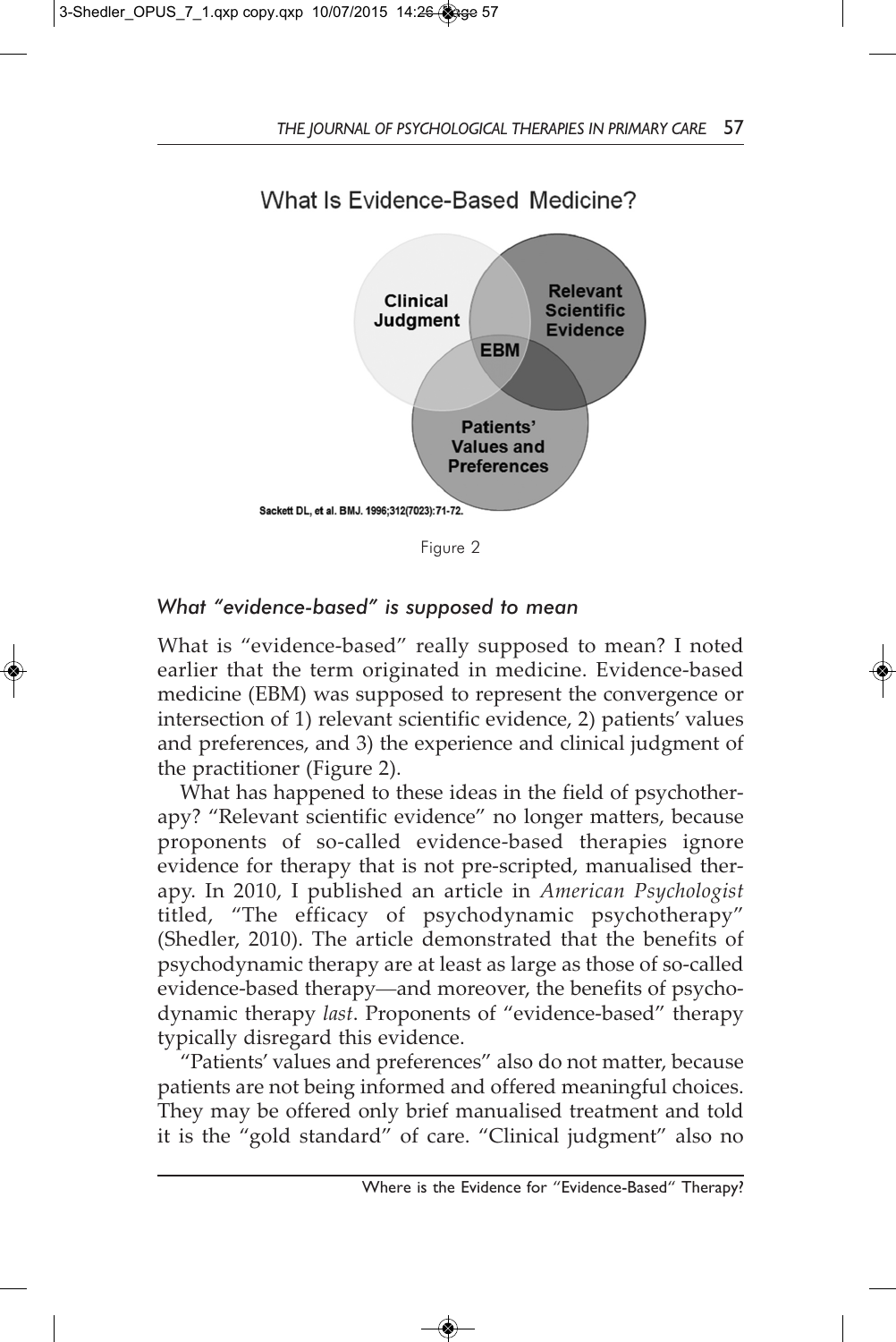longer matters, because clinicians are expected to follow manuals rather than exercise meaningful clinical judgment. They are being asked to function as technicians, not clinicians.

One could argue that "evidence-based", as the term is now used with respect to psychotherapy, is a perversion of every founding principle on which the concept of evidence-based medicine rests.

#### Conclusion

Who is this Shedler guy? Why should I believe him? Everything I have read from every respectable scholarly source seems to be at odds with what he just told us.

Why should you believe me? You should not believe me. You should not take my word for any of this, or anyone else's word. I will leave you with three simple things to do, starting today, that will help you sift truth from hyperbole. When somebody makes a claim for the benefit of a treatment, any treatment, follow these three simple steps:

Step 1: say, "Show me the study." Give me a reference, a citation, a PDF. Put the study into my hands. Sometimes it does not exist.

Step 2: if the study does exist, read it—especially the fine print. Step 3: draw your own conclusion. Ask yourself: do the actual methods and findings of this study justify the claim I just heard?

If you make a practice of following these steps, you may make some shocking discoveries.

#### References

- American Psychological Association (2013). Recognition psychotherapy effectiveness. *Psychotherapy*, *50*: 102–109. Avaialble at: www.apa.org/about/policy/resolution-psychotherapy.aspx
- Baker, T., McFall, R., & Shoham, V. (2009). Is your therapist a little behind the times? *The Washington Post*, 15 November, 2009.
- Begley, S. (2009). Ignoring the evidence: why do psychologists reject science? *Newsweek*, *154*(15): 30.
- Cuijpers, P., Smit, F., Bohlmeijer, E., Hollon, S. D., & Andersson, G. (2010). Efficacy of cognitive-behavioural therapy and other